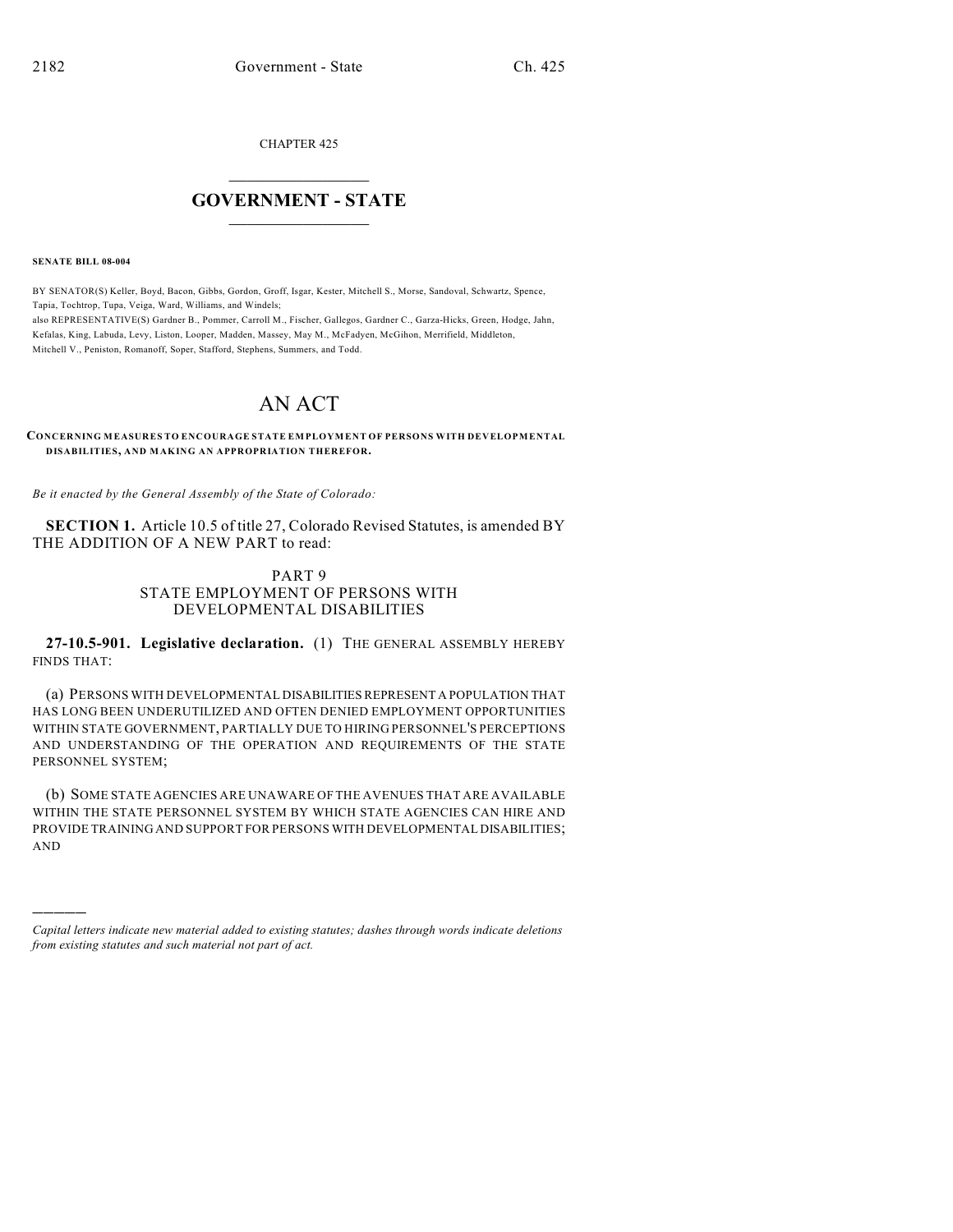(c) MANY PERSONS WITH DEVELOPMENTAL DISABILITIES, WHEN PROVIDED APPROPRIATE TRAINING AND SUPPORT, CAN DEVELOP SUFFICIENT SKILLS AND COMPETENCIES TO MORE THAN ADEQUATELY FULFILL JOB EXPECTATIONS IN EMPLOYMENT POSITIONS IN STATE GOVERNMENT.

(2) THEREFORE, IT IS THE INTENT OF THE GENERAL ASSEMBLY TO CREATE THE STATE EMPLOYMENT PROGRAM FOR PERSONS WITH DEVELOPMENTAL DISABILITIES TO ENCOURAGE AND PROVIDE INCENTIVES FOR STATE AGENCIES TO GIVE MEANINGFUL EMPLOYMENT OPPORTUNITIES TO PERSONS WITH DEVELOPMENTAL DISABILITIES AND TO IMPROVE THE STATE'S PRACTICES IN EMPLOYING, SUPERVISING, AND SUPPORTING PERSONS WITH DEVELOPMENTAL DISABILITIES.

**27-10.5-902. State employment program for persons with disabilities creation - rules.** (1) THERE IS HEREBY CREATED WITHIN THE DEPARTMENT THE STATE EMPLOYMENT PROGRAM FOR PERSONS WITH DEVELOPMENTAL DISABILITIES, REFERRED TO IN THIS PART 9 AS THE "PROGRAM". THE DEPARTMENT SHALL DESIGN AND IMPLEMENT THE PROGRAM TO COORDINATE THE HIRING OF INTERESTED PERSONS WITH DEVELOPMENTAL DISABILITIES INTO APPROPRIATE AND MEANINGFUL STATE EMPLOYMENT OPPORTUNITIES. THE GOAL OF THE PROGRAM IS TO IDENTIFY FOR PERSONS WITH DEVELOPMENTAL DISABILITIES PERMANENT AND STABLE EMPLOYMENT OPPORTUNITIES THAT ARE INTEGRATED WITHIN AND APPROPRIATELY MEET THE SERVICE GOALS OF STATE AGENCIES. THE DEPARTMENT OF HUMAN SERVICES SHALL COLLABORATE WITH THE DEPARTMENT OF PERSONNEL IN DESIGNING THE PROGRAM.

(2) (a) ON OR BEFORE JULY 1, 2008, THE EXECUTIVE DIRECTORS OF THE DEPARTMENT OF HUMAN SERVICES AND THE DEPARTMENT OF PERSONNEL SHALL JOINTLY CONVENE A WORKING GROUP TO STUDY AND RECOMMEND HOW THE STATE'S POLICIES AND PRACTICES IN EMPLOYING, SUPERVISING, AND SUPPORTING PERSONS WITH DEVELOPMENTAL DISABILITIES CAN BE IMPROVED IN ORDER TO EFFECTIVELY AND SUCCESSFULLY IMPLEMENT THE PROGRAM. THE EXECUTIVE DIRECTORS SHALL INCLUDE IN THE WORKING GROUP PERSONS WITH EXPERTISE IN IMPLEMENTING THE STATUTES AND RULES PERTAINING TO THE STATE PERSONNEL SYSTEM, PERSONS WITH EXPERTISE IN INTERPRETING AND IMPLEMENTING THE FEDERAL "AMERICANS WITH DISABILITIES ACT OF 1990", 42 U.S.C. SEC. 12101 ET SEQ., AND PERSONS WITH EXPERIENCE IN EMPLOYING AND PLACING FOR EMPLOYMENT PERSONS WITH DEVELOPMENTAL DISABILITIES.

(b) THE WORKING GROUP SHALL COMPLETE ITS WORK AND MAKE RECOMMENDATIONS TO THE EXECUTIVE DIRECTORS OF THE DEPARTMENT OF HUMAN SERVICES AND THE DEPARTMENT OF PERSONNEL BY JANUARY 1, 2009. THE RECOMMENDATIONS OF THE WORKING GROUP MAY INCLUDE, BUT NEED NOT BE LIMITED TO:

(I) MODIFICATIONS TO RULES, STATUTES, OR THE STATE CONSTITUTION TO IMPROVE THE SUCCESS OF PERSONS WITH DEVELOPMENTAL DISABILITIES WHO ARE EMPLOYED THROUGH THE PROGRAM; AND

(II) IDENTIFICATION OR CLARIFICATION OF THE ROLES AND RESPONSIBILITIES OF PERSONS IN THE DEPARTMENT OF HUMAN SERVICES AND THE DEPARTMENT OF PERSONNEL IN IMPLEMENTING THE PROGRAM EFFICIENTLY AND SUCCESSFULLY.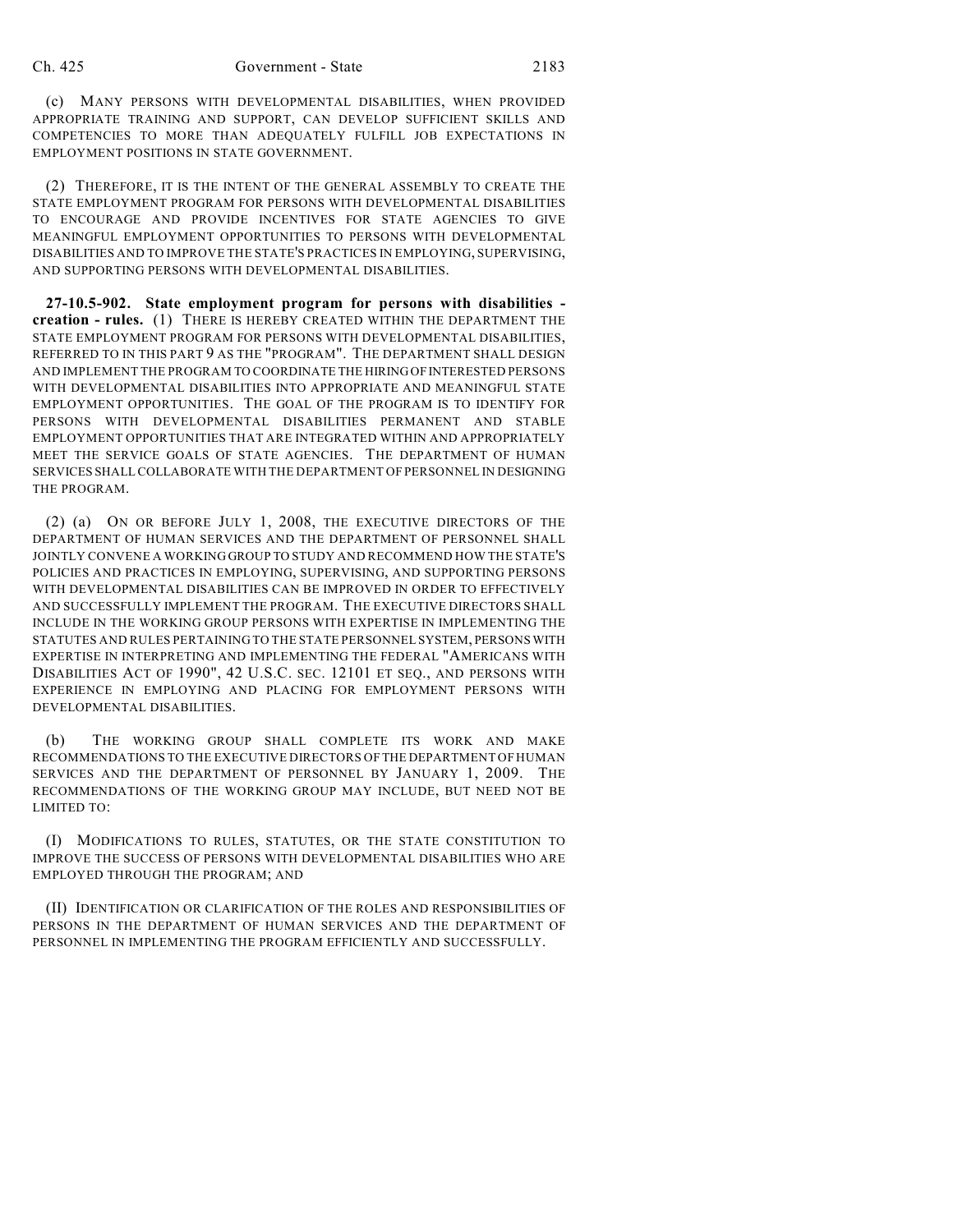(3) (a) IF THE WORKING GROUP FINDS THAT IMPLEMENTATION OF THE PROGRAM MAY REQUIRE STATUTORY OR CONSTITUTIONAL CHANGES, THE DEPARTMENT OF HUMAN SERVICES AND THE DEPARTMENT OF PERSONNEL SHALL NOT IMPLEMENT THE PROGRAM UNTIL THE GENERAL ASSEMBLY HAS CONSIDERED AND REJECTED SAID CHANGES OR UNTIL AFTER A BILL ENACTING SAID STATUTORY CHANGES OR A REFERRED MEASURE ENACTING SAID CONSTITUTIONAL CHANGES HAS BECOME LAW.

(b) AFTER THE CONDITIONS SPECIFIED IN PARAGRAPH (a) OF THIS SUBSECTION (3) ARE MET, OR IF THE WORKING GROUP FINDS THAT NEITHER STATUTORY NOR CONSTITUTIONAL CHANGES ARE NECESSARY FOR IMPLEMENTATION OF THE PROGRAM, THE STATE BOARD OF HUMAN SERVICES AND THE STATE PERSONNEL BOARD SHALL PROMULGATE RULES IN ACCORDANCE WITH THE "STATE ADMINISTRATIVE PROCEDURE ACT", ARTICLE 4 OF TITLE 24, C.R.S., AS FOLLOWS:

(I) THE STATE BOARD OF HUMAN SERVICES SHALL PROMULGATE RULES AS NECESSARY FOR IMPLEMENTATION OF THE PROGRAM WITHIN THE DEPARTMENT OF HUMAN SERVICES; AND

(II) THE STATE PERSONNEL BOARD SHALL PROMULGATE RULES PERTAINING TO THE STATE PERSONNEL SYSTEM AS NECESSARY FOR IMPLEMENTATION OF THE PROGRAM.

(4) FOLLOWING PROMULGATION OF RULES PURSUANT TO SUBSECTION (3) OF THIS SECTION AND IN ACCORDANCE WITH SAID RULES AND THE PROVISIONS OF THIS SECTION, THE DEPARTMENT OF HUMAN SERVICES, IN COLLABORATION WITH THE DEPARTMENT OF PERSONNEL, SHALL IMPLEMENT THE PROGRAM. A STATE AGENCY THAT SEEKS TO EMPLOY A PERSON WITH DEVELOPMENTAL DISABILITIES THROUGH THE PROGRAM SHALL BE RESPONSIBLE FOR HIRING AND SUPERVISION OF THE PERSON AND PAYMENT OF THE PERSON'S SALARY AND BENEFITS. THE DEPARTMENT, THROUGH THE PROGRAM, SHALL PROVIDE GUIDANCE TO THE HIRING STATE AGENCY REGARDING ANY ADDITIONAL ISSUES THAT ARE PERTINENT TO THE PERSON'S EMPLOYMENT.

(5) FOLLOWING ADOPTION OF THE RULES SPECIFIED IN SUBSECTION (3) OF THIS SECTION, THE DEPARTMENT SHALL REGULARLY PROVIDE INFORMATION TO STATE AGENCIES TO EXPLAIN AND PROMOTE THE PROGRAM. UPON FULL IMPLEMENTATION OF THE PROGRAM, EACH STATE AGENCY IS STRONGLY ENCOURAGED TO PARTICIPATE IN THE PROGRAM BY IDENTIFYING MEANINGFUL AND APPROPRIATE EMPLOYMENT POSITIONS FOR PERSONS WITH DEVELOPMENTAL DISABILITIES AND WORKING WITH THE DEPARTMENT TO HIRE PERSONS WITH DEVELOPMENTAL DISABILITIES FOR THESE POSITIONS.

**SECTION 2. Appropriation - adjustments to the 2008 long bill.** (1) In addition to any other appropriation, there is hereby appropriated, out of any moneys in the general fund not otherwise appropriated, to the department of human services, for allocation to the division of vocational rehabilitation, for the fiscal year beginning July 1, 2008, the sum of thirty-four thousand two hundred ninety-three dollars (\$34,293) and 0.5 FTE, or so much thereof as may be necessary, for the implementation of this act.

(2) For the implementation of this act, the general fund appropriation to the